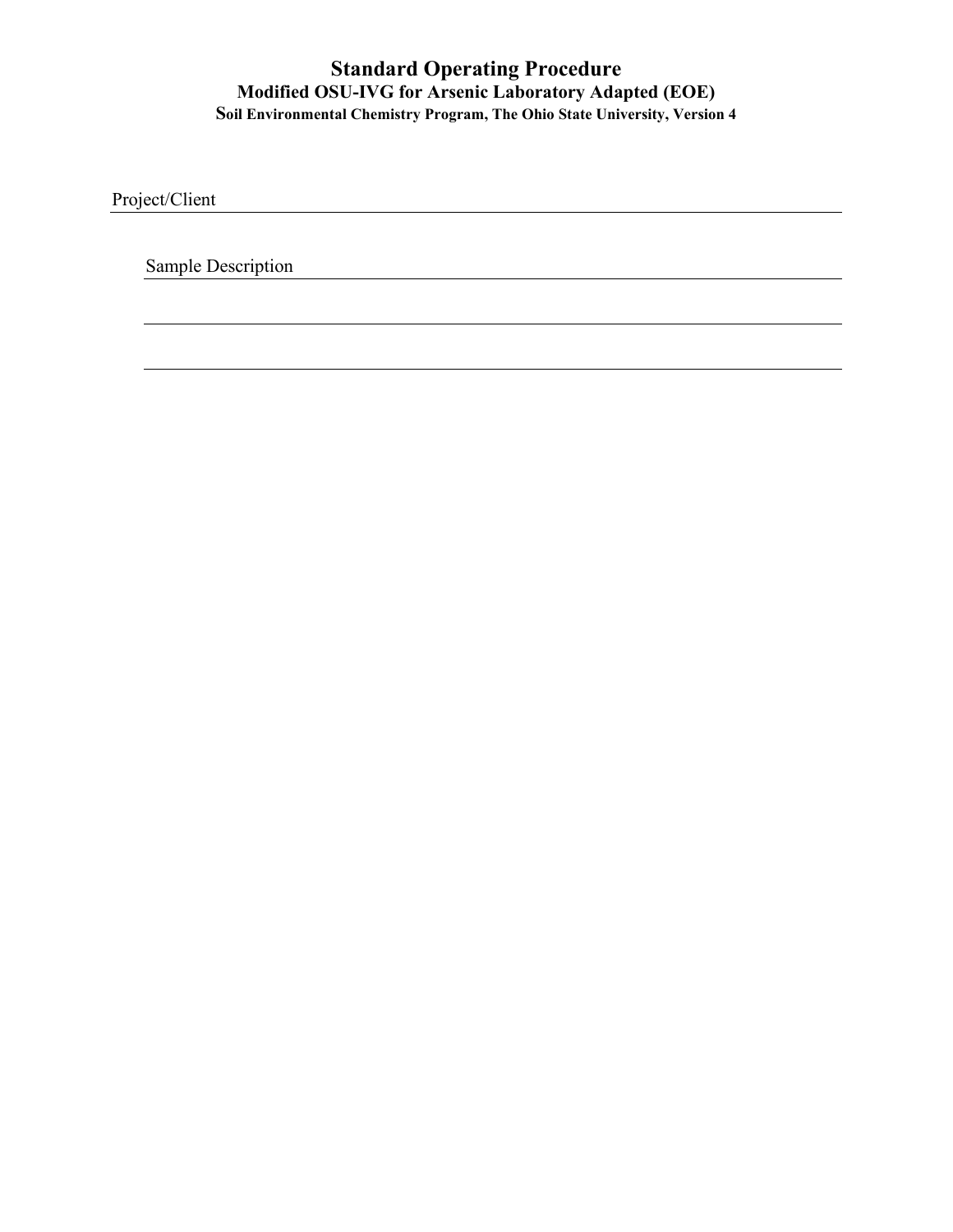### **1.0 Scope of Method**

1. Often the most important exposure pathway for arsenic (As), the risk driver, associated with human exposure is incidental soil ingestion. However, use of total soil As assuming  $\geq 60\%$ relative bioavailability (RBA) often overestimates exposure because physiochemical properties of the soil matrix can sequester As and reduces its RBA to  $< 60\%$ . A more accurate and sitespecific human health risk assessment accounts for RBA As in a soil matrix as part of the exposure assessment. Appropriate animal models, similar to human gastrointestinal physiology, are often used to determine bioavailability of As in contaminated soil. The most commonly used animal model for determining bioavailable As is the juvenile swine model (Basta et al. 2007; Juhasz et al. 2008; Brattin and Casteel 2013). In order to overcome some of the difficulties and expenses associated with animal dosing trials used to assess bioavailability of contaminants in soil, extensive research efforts have been directed toward development of in vitro gastrointestinal methods, that simulate the gastrointestinal environment, to predict bioavailable As. The Department of Toxic Substances Control (DTSC) was awarded a Training Research and Technical Assistance Grant to conduct an As Relative Bioavailability Study (Study) by the United States Environmental Protection Agency Region IX (USEPA). The goal of the study was to determine the range of As bioavailability that may exist in contaminated soil at former abandoned mine land (AML) sites and develop better methods to determine the human health effects caused by exposure to As at these sites. The bioaccessibility method described herein is an outcome of the DTSC study.

# **2.0 Definitions**

3.1 Bioavailability (BA) – The fraction of an ingested dose (i.e., in vivo) that crosses the gastrointestinal epithelium and becomes available for distribution to internal target tissues and organs.

3.2 Absolute bioavailability – Bioavailability expressed as a fraction (or percentage) of a dose.

3.3 Relative bioavailability (RBA) – The ratio of the bioavailability of a metal in one exposure context (i.e., physical chemical matrix or physical chemical form of the metal) to that in another exposure context (i.e. USEPA Integrated Risk Information System, IRIS). For this method, RBA is defined as the ratio of bioavailability of As in sodium arsenate dissolved in water.

3.5 Batch – A group of analytical and control/QC samples that are extracted simultaneously and is limited to 12 environmental samples including the batch QC samples.

3.6 In vitro – outside the living body and in an artificial environment

3.7 In vivo – in the living body of an animal

3.8 In vitro bioaccessibility (IVBA) – the physiological solubility of the metal that may be available for absorption into the body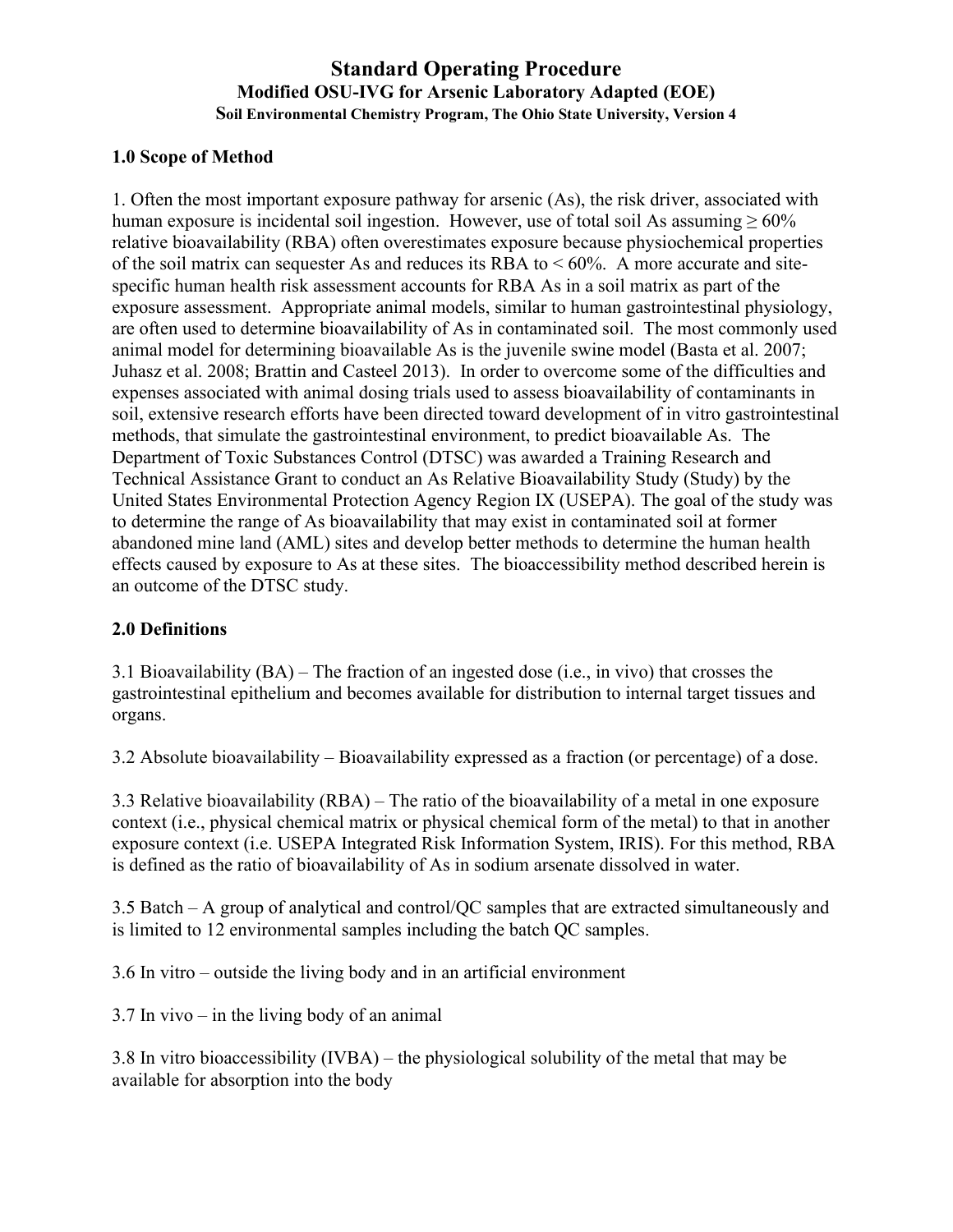2.1 Modified OSU IVG: The Ohio State University *In Vitro* Gastrointestinal Method with modified parameters for recovery of bioaccessible As associated with iron oxides.

2.4 ICP-AES: Inductively Coupled Plasma-Atomic Emission Spectroscopy.

2.5 Laboratory Control Sample: The laboratory control sample is NIST SRM 2711a and goes through the same extraction/preparation procedure as the samples.

2.6 Blank Spike: A sample which contains only extraction fluid is spiked prior to incubation and run through the complete procedure in order to provide information about the effect of the extraction fluid on bioaccessibility and/or measurement methodology.

2.7 Reagent Blank: The Reagent Blank is a sample that contains only the reagents used in the extraction procedure. The preparation blank is processed through the same preparation procedures as the samples and therefore gives an indication of any contamination picked up during the sample preparation process.

2.8 Duplicate sample: A duplicate of one sample per batch is processed through the same preparation procedures as the samples to determine reproducibility within each batch.

# **3.0 Equipment and Supplies**

3.1 Incubator with temperature control of  $37 \pm 2$  °C (VWR Model 1545)

3.2 End over end rotator capable of rotating at 30±2 rotations per minute (Glas-Col Rotator model RD4512 with RD50 head)

3.3 175mL wide mouth high-density polyethylene (HDPE) bottles

3.4 Porcine pepsin powder (sigma P7125-500g)

3.5 Trace metal grade HCl

3.6 ACS grade NaCl

3.7 ACS grad L-Ascorbic Acid powder

3.8 ACS grade  $Na<sub>2</sub>CO<sub>3</sub>$ 

3.9 Porcine bile (sigma B8631-100G)

3.10 Pancreatin (sigma P1750-500G)

3.11 12ml Luer lock syringes for filtering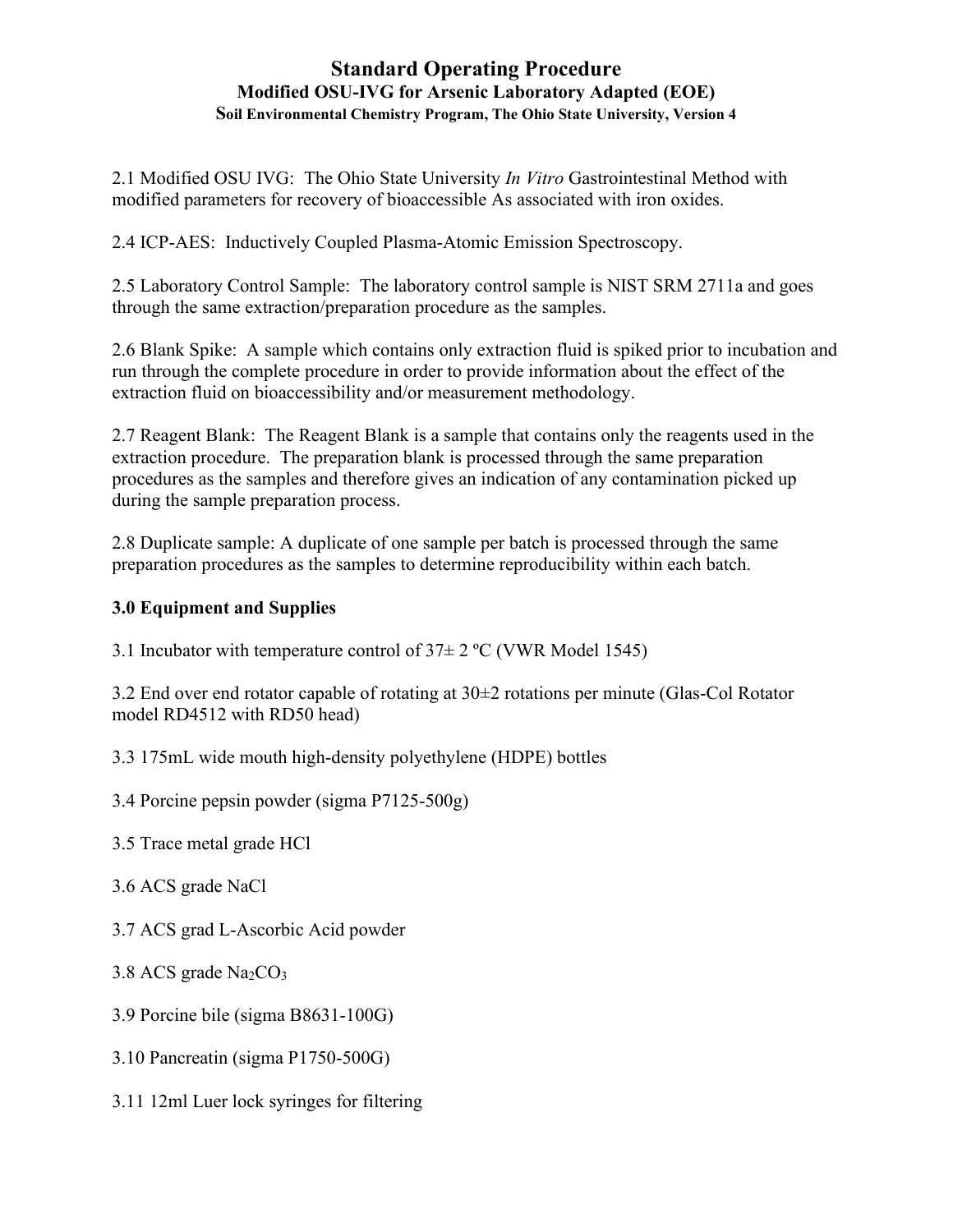- 3.12 0.45um nylon or cellulose acetate Luer lock syringe filters
- 3.13 15mL falcon tubes or other vial for ICP analysis
- 3.14 pH meter with combination electrode
- 3.15 Certified pH buffers; 1, 2, 4, and 7
- 3.16 NIST Montana 2711a reference material
- 3.17 Certified 1,000 mg/L As standard
- 3.18 0.45um nylon syringe filters

### **4.0 Sample Preparation**

4.1 All test soils should be prepared by drying  $( $40^{\circ}$ C)$  and sieving the sample as received to  $\leq$ 250 μm. Milling should NOT be employed to achieve the desired particle size. The  $\leq$ 250 μm size fraction is used because this particle size is representative of that which adheres to children's hands. Stainless steel sieves are recommended.

#### **5.0 Procedure**

#### 5.1 Solution preparation

5.1.1 Gastric Solution: Prepare 2 liters (L) of extraction fluid in a volumetric flask (Class A) using 18 mega ohm DI water. Add 20 grams of pepsin, 11.7g NaCl, and 35.2g Ascorbic acid to a flask containing 1.5 L of deionized water. Mix with magnetic stir bar until reagents are fully dissolved. Add 300mL of deionized water, cover with parafilm, place in a water bath or incubator at 37 °C and heat until the extraction fluid reaches 37 °C. At the time of the extraction, standardize the pH meter using an ATC pH electrode at 37 °C or pH buffers maintained at 37 °C. While stirring, add trace metal-grade concentrated HCl (6M) until the solution pH reaches  $1.50 \pm 1.50 \pm 1.50 \pm 1.50 \pm 1.50 \pm 1.50 \pm 1.50 \pm 1.50 \pm 1.50 \pm 1.50 \pm 1.50 \pm 1.50 \pm 1.50 \pm 1.50 \pm 1.50 \pm 1.50 \pm 1.50 \pm 1.50 \pm 1.50$ 0.01. Remove stir bar and bring the solution to a final volume of 2 L.

- Calibrate pH meter using 1,4, and 7 pH buffers held at  $37\pm 2$  °C for each batch of extractions.
	- **Record slope of meter calibration in Appendix**
- Gastric extraction must be initiated within 24 hours of solution preparation.

5.1.2 Intestinal Reagents: Intestinal solution is prepared for each individual sample immediately following the gastric phase by the addition of 5mL of saturated  $Na<sub>2</sub>CO<sub>3</sub>$  and 5ml of bile and pancreatin solution; 10.5g of bile and 1.05g of pancreatin dissolved in 100mL of water.

#### 5.2 Gastric Phase

5.2.1 The soil or geomedia (1 g  $\pm$  0.05, < 250 µm) is weighed into a 175-mL wide-mouth HDPE bottle (record exact mass to 4 decimal places on analysis sheet).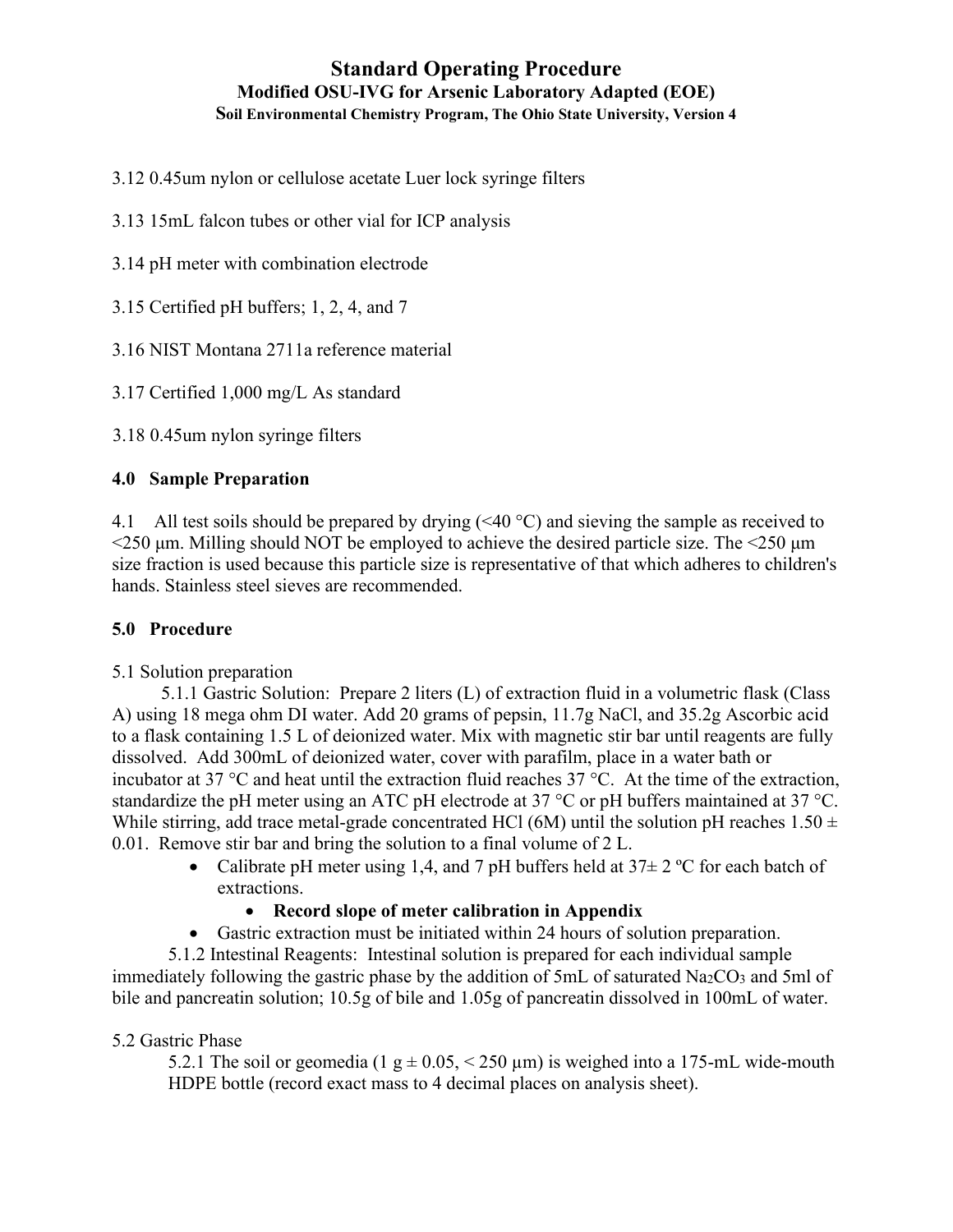5.2.2 Measure 150 $\pm$  1.5 mL of the 37 $\pm$ 2 °C gastric extraction fluid using a graduated automated dispenser and transfer the extraction fluid to the 175-mL wide-mouth HDPE bottle.

# • **Record bottle top dispenser calibration verification in Appendix before use**

5.2.3 Add 0.750mL of 1,000 mg/L As standard to the blank spike sample.

- 5.2.3a When using 1,000 mg/L standard, pour a small amount into a falcon tube. DO NOT return the unused standard to the Certiprep container.
- **Record Pipette calibration verification in Appendix.**

5.2.4 Cap and properly place the bottles in the rotator and begin rotation. The rotator should be maintained at  $30 \pm 2$  rpm for the remainder of two hours. Record the start time of rotation.

5.2.5 After one hour, the bottles should be removed from the rotator and placed upright on the bench top for pH monitoring and adjustment. Record the pH at 1hour and adjust pH using 6M HCl or saturated Na<sub>2</sub>CO<sub>3</sub> to  $1.5 \pm 0.1$ . After pH adjustment, cap and return the bottles to the incubator. Ensure that bottle caps remain paired to the same bottle throughout the extraction.

5.2.6 After two hours, the bottles should be removed from the rotator, dried (if necessary), placed upright on the bench top, allowed 10 minutes for soil settling.

5.2.7 A 10-mL sample of supernatant fluid is then removed directly from the top 3 cm of solution in extraction bottle into a disposable syringe. After withdrawal of the sample into the syringe, a Luer lock attachment (equipped with a 0.45-μm nylon or cellulose acetate disk filter (25-mm diameter) is attached, and the sample is filtered through the attached disk filter to remove any particulate matter into a 15mL falcon tube.

5.2.8 Record the time that the extract is filtered (i.e., extraction is stopped). If the total time elapsed for the extraction and filtration process exceeds 145 minutes, the test must be repeated

5.2.9 Measure and record the pH of fluid remaining in the extraction bottle. If the fluid  $pH$  is not within  $\pm 0.1$  pH units of the starting pH, the test must be discarded and the sample reanalyzed.

# 5.3 I**ntestinal Phase**

5.3.1 Valid gastric samples (end pH  $1.5 \pm 0.1$ ) immediately receive 5mL of saturated Na<sub>2</sub>CO<sub>3</sub> and 5ml of bile and pancreatin solution (Sec. 5.1.2).

• **Record Pipette calibration verification in Appendix.**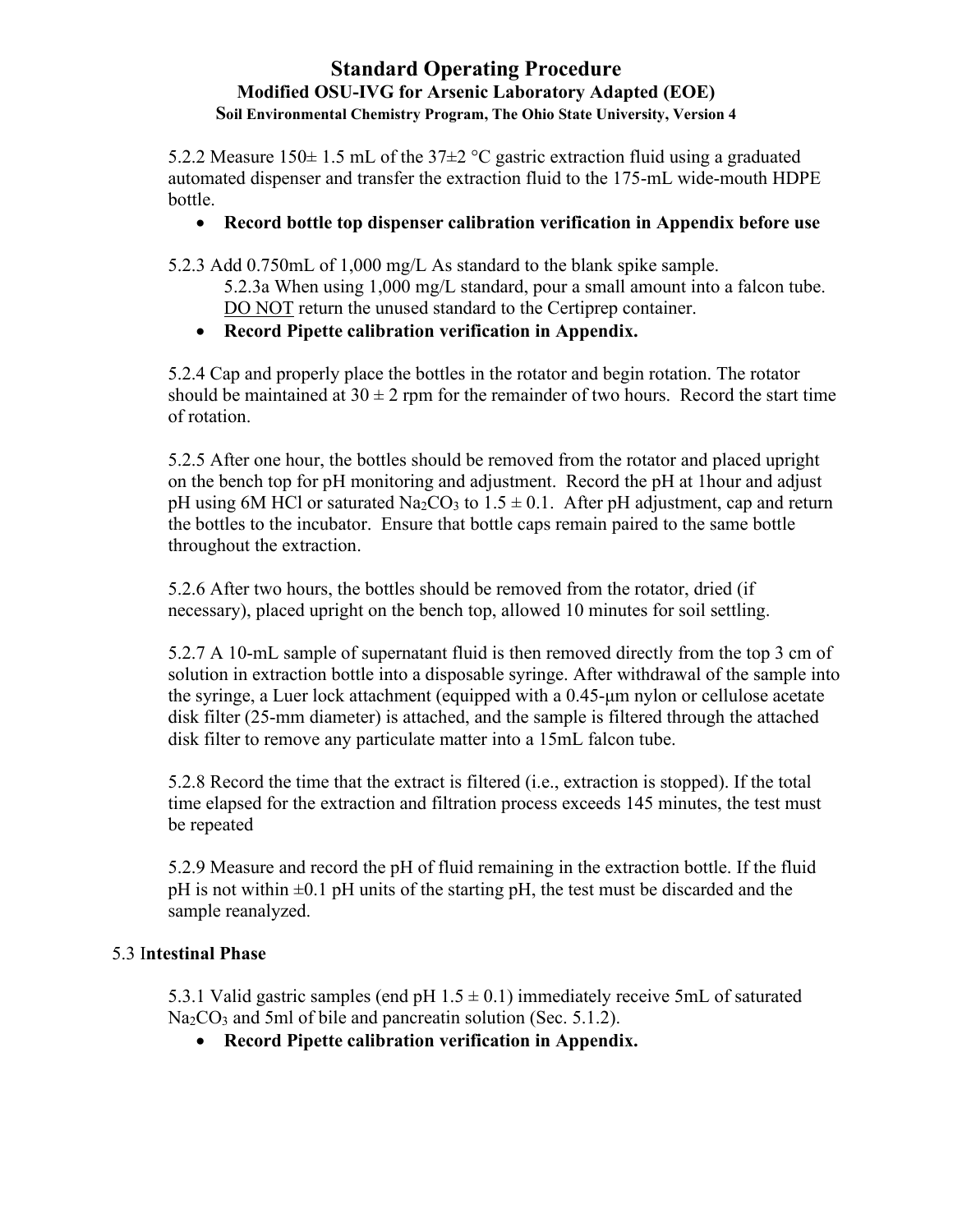5.3.2 Cap and properly place the bottles in the rotator and begin rotation. The rotator should be maintained at  $30 \pm 2$  rpm for the remainder of four hours. Record the start time of rotation.

5.3.3 After two hours, the bottles should be removed from the rotator and placed upright on the bench top for pH monitoring and adjustment. Record the pH at 2hours and adjust pH using 6M HCl or saturated Na<sub>2</sub>CO<sub>3</sub> to  $7.5 \pm 0.5$ .

5.3.4 After four hours, the bottles should be removed from the rotator, placed upright on the bench top, and allowed 10 minutes for soil settling.

5.3.5 A 10-mL sample of supernatant fluid is then removed directly from the top 3 cm of solution in extraction bottle into a disposable syringe. After withdrawal of the sample into the syringe, a Luer lock attachment (equipped with a 0.45-μm nylon or cellulose acetate disk filter (25-mm diameter)) is attached, and the sample is filtered through the attached disk filter to remove any particulate matter into a 15mL falcon tube.

5.3.6 Record the time that the extract is filtered (i.e., extraction is stopped). If the total time elapsed for the extraction and filtration process exceeds 270 minutes, the test must be repeated.

5.3.7 Measure and record the pH of fluid remaining in the extraction bottle. If the fluid  $pH$  is not within  $\pm 0.5$  pH units of the starting pH, the test must be discarded and the sample reanalyzed.

NOTE: In some cases (mainly silica slag contaminated media), the test material can increase the pH of the extraction buffer and this could influence the results of the bioaccessibility measurement. To guard against this, the pH of the fluid should be measured at the end of the extraction step (just after a sample was withdrawn for filtration and analysis). If the pH is not within 0.1 pH units of the starting pH (1.5), the sample should be re-extracted. If the second test also results in an increase in pH of >0.1 units, it is reasonable to conclude that the test material is buffering the solution. In these cases, the test should be repeated using additional manual pH adjustment during the extraction process, stopping the extraction at 15, 30, 60, and 75 minutes and adjusting the pH down to pH 1.5 at each interval by drop-wise addition of trace-metal grade 6M HCl.

5.3.8 Store filtered sample(s) in a refrigerator at  $4\pm 2$  °C until they are analyzed. This filtered sample of extraction fluid is then analyzed for arsenic by an appropriate method.

NOTE: Calibration standards should be prepared in a matrix similar to the samples (0.1M NaCl + 0.4M HCl). Dilution of the extracts (minimum of 5 fold) is recommended before analysis. Dilution of the samples with  $0.1M$  NaCl + 0.4M HCl can cause precipitation to occur, particularly in the intestinal extractions. As a result, dilutions should be performed using only 0.1M NaCl). Correct for any dilutions in the calculations. Samples that fall below detection limit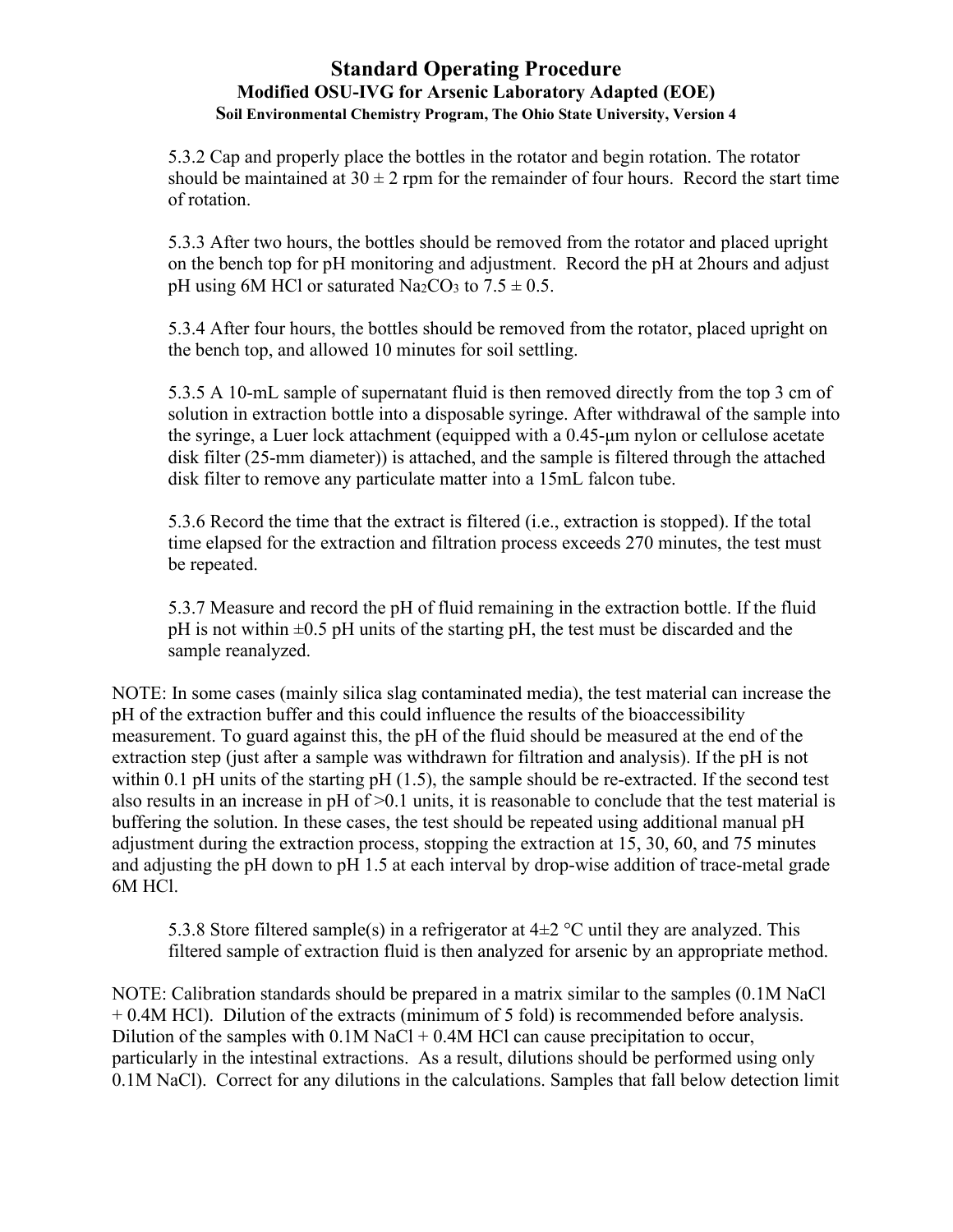with dilution may be run undiluted, but nebulizer and torch stability will be limited. Alternately, a high solids nebulizer may be used without dilution.

## **6.0 Quality Control**

The laboratory should establish the LLOQ as the lowest point of quantitation. The LLOQ should be verified by the analysis of at least seven replicate samples, which are spiked at the LLOQ and processed through all preparation and analysis steps of the method. The mean recovery and relative standard deviation of these samples provide an initial statement of precision and accuracy at the LLOQ. In most cases, the mean recovery should be ±35% of the true value and the RSD should be  $\leq$ 20%.

6.1 Reagent blank – Unprocessed (not run through the extraction procedure) extraction fluid should be analyzed for each new batch of extraction fluid. The reagent blank is considered within control limits if its result is less than the lower limit of quantitation (LLOQ). The corrective action for a blank hit above LLOQ should include preparing a new batch of extraction fluid and reprocessing any samples that were prepared with the failing reagent fluid.

6.2 Method blank – Extraction fluid only (i.e., no test soil) is carried through all steps of the method at a frequency of 1 per batch. The method blank is considered within control limits if its result is less than the LLOQ. The corrective action for a recovery above the LLOQ should include making a new extraction fluid and reprocessing any samples that were prepared with the failing method blank.

6.3 Laboratory Control Sample (LCS) – A LCS consisting of a spiked blank must be run once per batch. The LCS may be spiked with the same source as the calibration standards and needs to be carried through all steps of the rotation procedure. The control limits are 85-115% recovery. The corrective action for outliers should include an analyst review that all dilutions and spike concentrations were performed correctly. If no error is found, either re-extract the samples or flag and narrate the defect and possible bias in the data.

6.4 Matrix Spike (MS) – A MS should be run once per ICP method batch (See 6010 SOP). The MS should be prepared after extraction and filtration of the supernatant. The control limits are 75-125% recovery. The corrective action for outliers should include an analyst review that all dilutions and spike concentrations were performed correctly. If no error is found, either reextract the samples or flag and narrate the defect and possible bias in the data.

6.5 Blank Spike (BS) - A BS should be run once per extraction batch. The control limits are 85- 115% recovery. The corrective action for outliers should include an analyst review that all dilutions and spike concentrations were performed correctly. If no error is found, either reextract the samples or flag and narrate the defect and possible bias in the data.

6.5 Duplicate sample – A duplicate sample should be run once per batch and carried through all steps of the method. The relative percent difference (RPD) should be less than 20%. The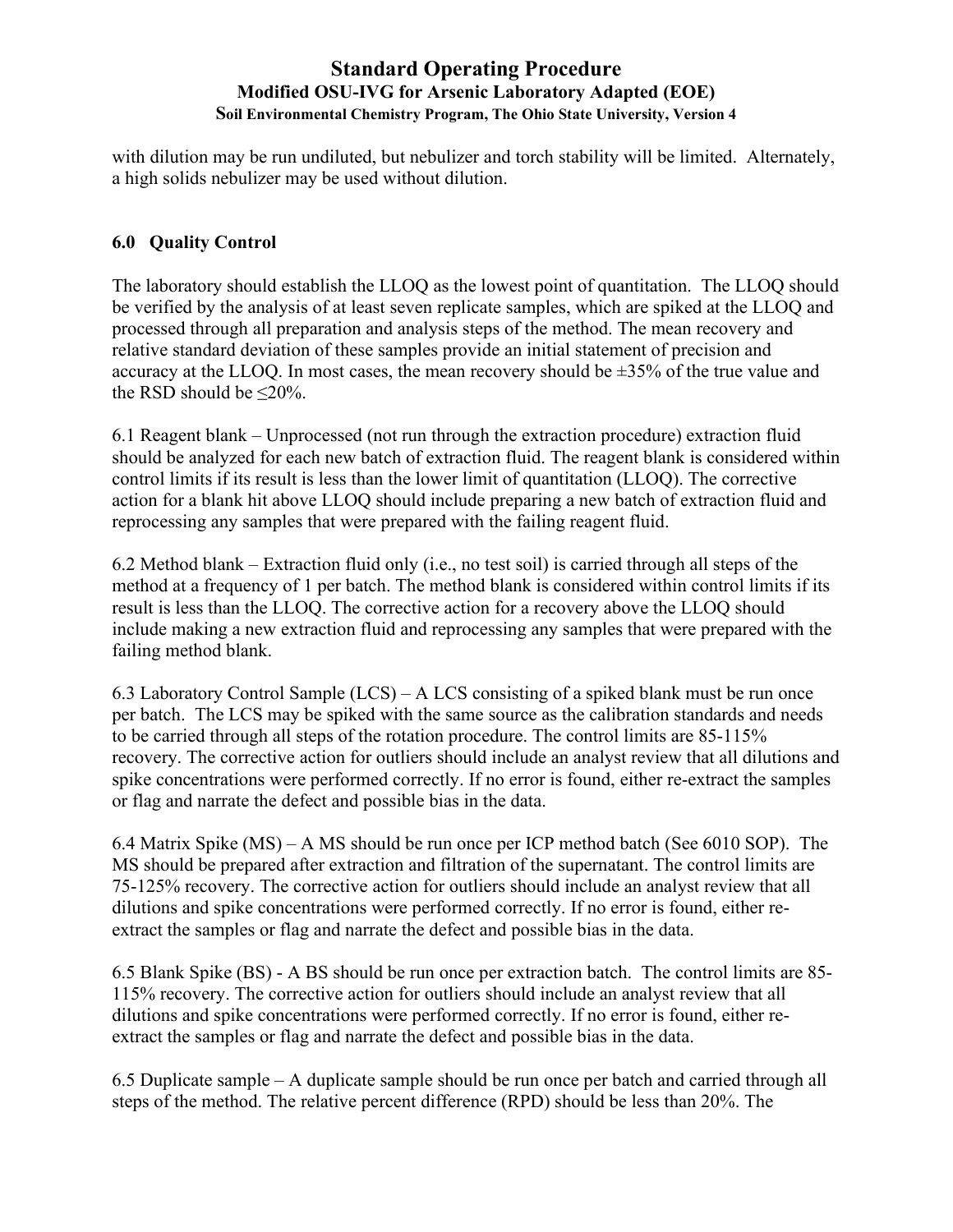corrective action for outliers should include either re-extraction of the samples or flagging the data.

6.6 The reference material shall be carried through all steps of the method and analyzed at a frequency of 1 per batch. The NIST SRM 2711a should yield a mean GE IVBA result of 80.5%  $\pm$  15% (68.4% – 92.5%) and a mean IE IVBA result of 79.5%  $\pm$  15% (67.6% – 91.4%). For the As concentration in the SRM, the median As concentration presented in the Addendum to the NIST certificate for leachable concentrations determined using Method 3050 (89 mg/kg) should be used.

# **7.0 Data Calculation and Assessment**

7.1 If the IVBA factor is to be determined, a split of each solid material (<250 μm) that has been subjected to this extraction procedure should be analyzed for total As concentration using analytical procedures taken from USEPA SW-846 or a non-destructive method such as Instrumental Neutron Activation Analysis. If USEPA SW-846 methods are used, the solid material should be acid digested according to an appropriate preparation method (e.g., Method 3050 or Method 3051). The digestate should be analyzed for As concentration by an appropriate analytical method.

7.2 If dilutions were performed, apply the appropriate corrections to the sample values.

7.3 In vitro bioaccessibility (IVBA)

7.3.1 The IVBA is calculated on a mass basis (mg/kg) using the following equations:

mg/kg Gastric bioaccessible =  $[(mg/L As * dilution factor)*(150/soil mass(g))]$ mg/kg Intestinal bioaccessible =  $[(mg/L As * dilution factor)*(150/soil mass(g)]$ 

7.3.2 The IVBA is calculated and expressed on a percentage basis using the following equation:

% Bioaccessible = [bioaccessible As  $(mg/kg)/[total\ As\ (mg/kg)] *100$ 

7.3.3 In order for an in vitro bioaccessibility test system to be useful in predicting the in vivo RBA of a test material, it is necessary to empirically establish that a strong correlation exists between the in vivo and the in vitro results across many different samples (see Reference 10). At present the linear regression model for predicting RBA is under evaluation and will be incorporated into this SOP when it becomes available.

# **8.0 References**

Basta, N. T., J. N. Foster, et al. (2007). "The effect of dosing vehicle on As bioaccessibility in smelter-contaminated soils." J Environ Sci Health A Tox Hazard Subst Environ Eng 42(9): 1275-1281.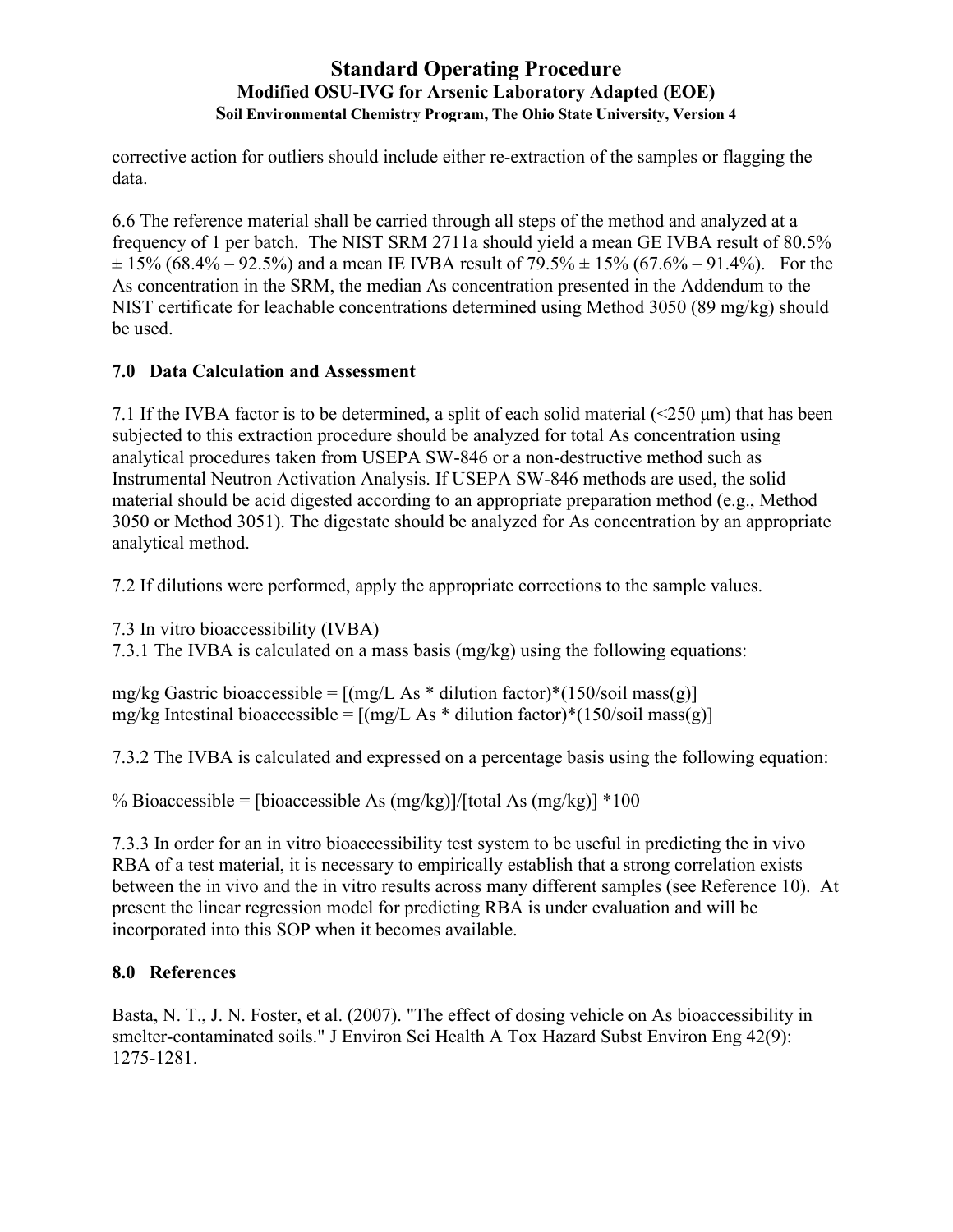Brattin, W. and S. Casteel (2013). "Measurement of As relative bioavailability in swine." J Toxicol Environ Health A 76(7): 449-457.

Juhasz, A. L., E. Smith, et al. (2008). "Application of an in vivo swine model for the determination of As bioavailability in contaminated vegetables." Chemosphere 71(10): 1963- 1969.

Nelson, C.M., T. M. Gilmore, J. M. Harrington, K. G. Scheckel, B. W. Miller, and K. D. Bradham, "Evaluation of a low-cost commercially available extraction device for assessing lead bioaccessibility in contaminated soils," *Environ. Sci.: Processes Impacts*, Volume 15, pages 573- 578, 2013.